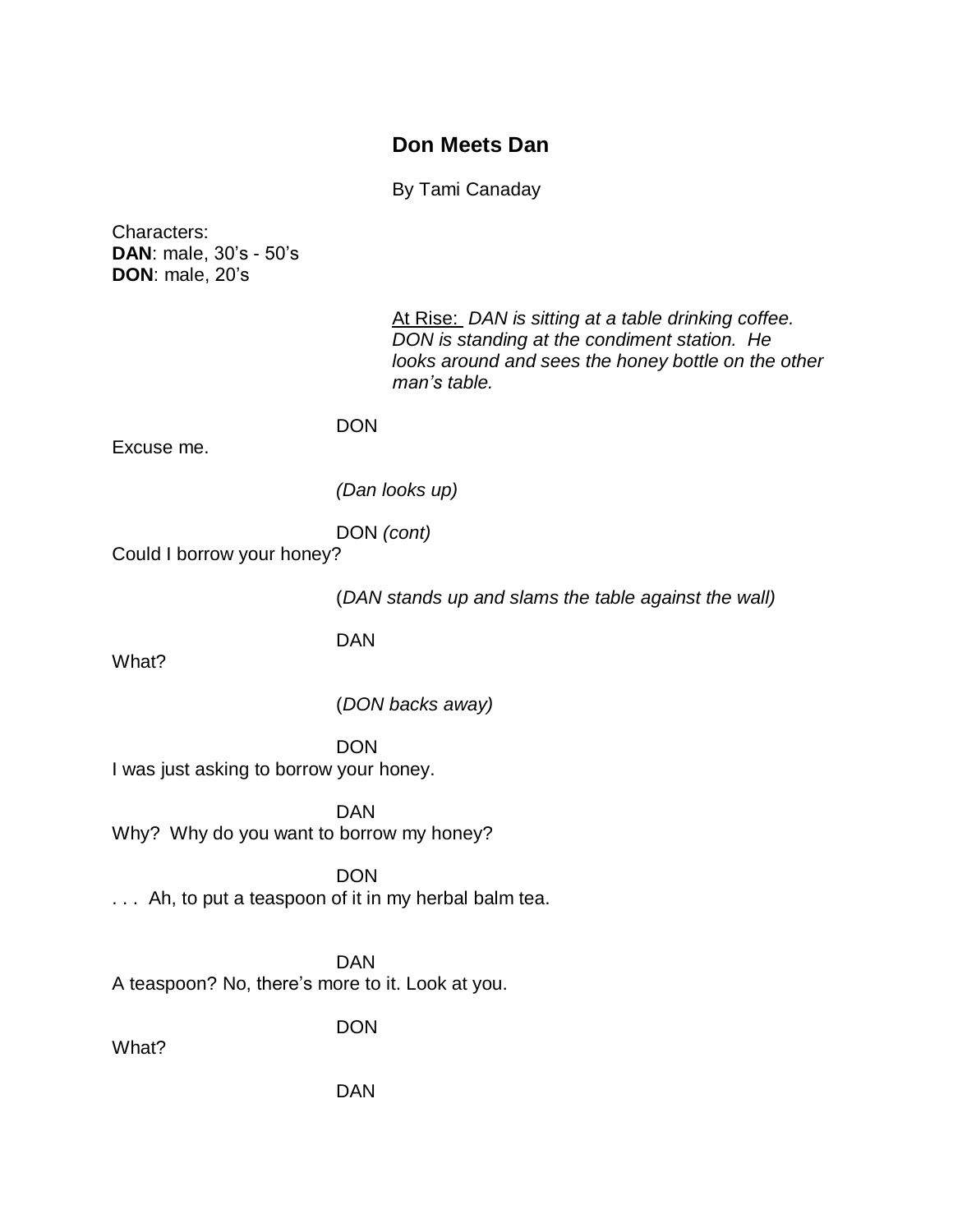Come here. Come over here to Dan.

DON I'm not going to go over to Dan

You don't like Dan?

**DON** ….doesn't know Dan. *(starts to step away)* I think . . . I'll—-

DAN

### DAN

#### *(interrupts)*

You'll what? Uh, huh. Using clover honey as an excuse. Never heard that one before. There's more to *(points to DON)* and *(points to self),* isn't there? *(a beat. Slams table against the wall)* Isn't there?

DON

Dan, you need to get a hold of yourself. Keep the honey. I'll use a packet of cane sugar for my tea. I'll sprinkle it in.

DAN

Is it vegan? Because if it's CW sugar, it's not.

*(DON looks at the packets at condiment station)*

DON

CW.

DAN Better to use honey. You can pour it in. Drizzle it over your tea. Let it settle gently.

DON

But, obviously, I can't.

DAN

What are you saying?

*(DAN threatens to push the table against the wall)*

**DON** 

Nothing. Go back to drinking your coffee or whatever you're drinking. I'm sorry I asked to borrow your honey. Maybe, all of this is, you know, a sign I don't need any supplements in my tea.

*(continued)*